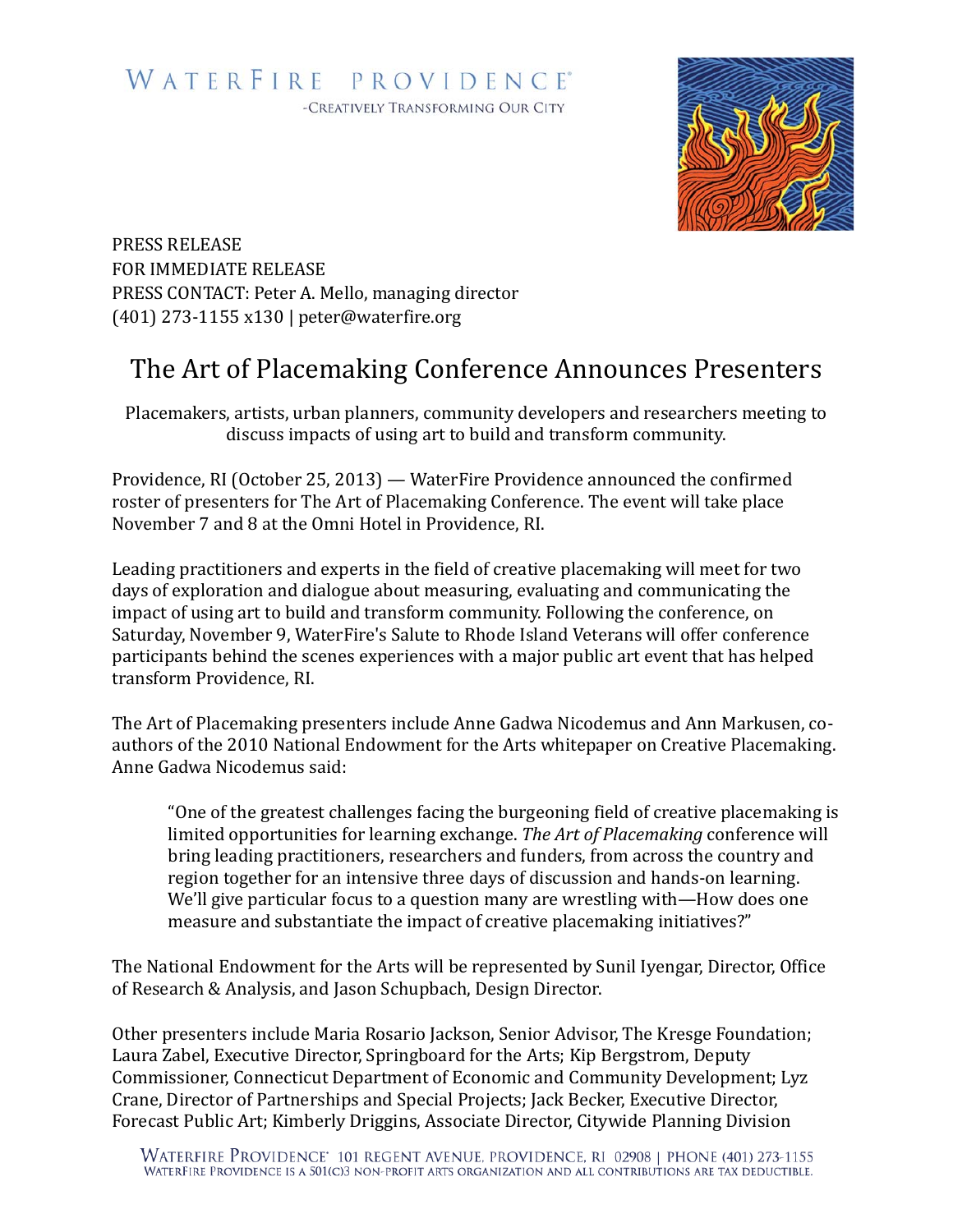Office of Planning, Government of the District of Columbia; Barnaby Evans, Founder and Executive Artistic Director, WaterFire Providence; Bert Crenca, Co-Founder and Artistic Director, AS220; Clay Rockefeller, Co-Founder, The Steel Yard; Lynne McCormack, Director of Art, Culture + Tourism, City of Providence, RI; Erin Williams, Cultural Development Officer, City of Worcester; Lori Lobenstine, Youth Action Lead, Design Studio for Social Intervention: Max McCarthy, Executive Director, Upham's Corner Main Street: Randall Rosenbaum, Rhode Island State Council for the Arts executive director; Steven Lubar, Director, John Nicholas Brown Center for Public Humanities and Cultural Heritage, Brown University; Mark Motte, Professor and Director of Geography, Rhode Island College; Marshal Sponder, CEO, WebMetricsGuru INC; Jed Pearsall, President, Performance Research; and others to be announced.

United States Senator Sheldon Whitehouse is scheduled to give the closing keynote.

"We have some of the leading thinkers and practitioners joining us in Providence to continue the important dialogue about how can we effectively measure and communicate the important impacts of what we do as creative placemakers," said Peter A. Mello, managing director, WaterFire Providence. "We connected this important convening on placemaking to a WaterFire to give participants the opportunity to have a unique, inside experience with a large scale public art event that has had a tremendous impact on the City of Providence over the past 20 years."

For more detailed information on and to register for The Art of Placemaking Conference, please visit http://conference.placemakers.us. Organizers strongly advise attendees to book their room at the Omni Providence as soon as possible as hotel rooms in the Providence area will be in short supply due to the popularity of WaterFire's Salute to Rhode Island Veterans. Reservations can be made by calling 800-843-6664 and ask for the 2013 Creative Placemaking Conference rate (Code: 1106132013CREAT) or by visiting http://waterfi.re/artofplacemakinghotel.

The Art of Placemaking Conference is a Creative Placemaking Learning Lab initiative launched by WaterFire Providence as part their 2012 ArtPlace grant.

ArtPlace, a national collaboration of 11 major national and regional foundations, six of the nation's largest banks, and eight federal agencies, including the National Endowment for the Arts, works to accelerate creative placemaking across the U.S. To date, ArtPlace America has awarded 134 grants to 124 organizations in more than 79 communities across the U.S. for a total of \$42.1 million. For more information about ArtPlace, please visit http://artplaceamerica.org. 

WaterFire Providence is a  $501(c)3$  independent, non-profit arts organization whose mission is to inspire Providence and its visitors by revitalizing the urban experience, fostering community engagement and creatively transforming the city by presenting WaterFire for all to enjoy. Created in 1994 by the artist Barnaby Evans, each year approximately one million visitors come to Providence to experience WaterFire making it